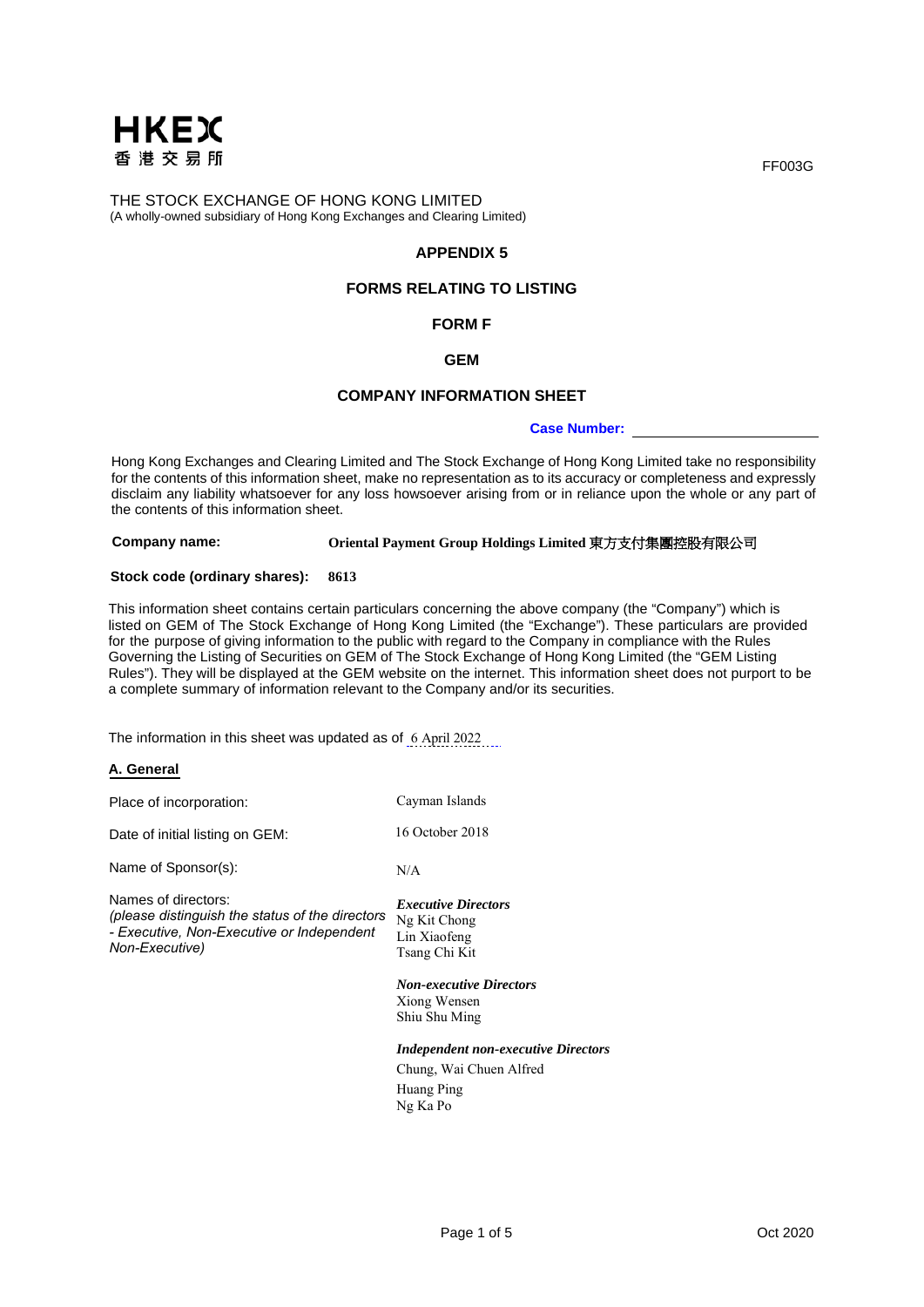Name(s) of substantial shareholder(s): (as such term is defined in rule 1.01 of the GEM Listing Rules) and their respective interests in the ordinary shares and other securities of the Company

| Name                                                                      | Capacity/<br>Nature of<br>interest         | Number of<br>shares of<br><b>HK\$0.01</b><br>each in the<br>share capital of<br>the Company | Approximate<br>percentage<br>of issued<br><b>Shares</b><br>(Note 2) |
|---------------------------------------------------------------------------|--------------------------------------------|---------------------------------------------------------------------------------------------|---------------------------------------------------------------------|
|                                                                           |                                            | ("Shares")<br>(Note 1)                                                                      |                                                                     |
| Straum<br>Investments<br>Limited<br>("Straum<br>Investments")<br>(Note 3) | Beneficial<br>owner                        | 138,000,000                                                                                 | 11.50%                                                              |
| Mr. Yu Chun<br>Fai ("Mr. Yu")<br>(Note 3)                                 | Interest of<br>a controlled<br>corporation | 138,000,000                                                                                 | 11.50%                                                              |
| Ms. Choi Hiu<br>Wa<br>("Ms.<br>Choi")<br>(Note 4)                         | of<br>Interest<br>spouse                   | 138,000,000                                                                                 | 11.50%                                                              |
| Mr. Tsang Chi<br>Kit<br>("Mr.<br>Tsang")<br>(Note 5)                      | <b>Beneficial</b><br>owner                 | 200,000,000                                                                                 | 16.67%                                                              |

Notes:

(1) All interests stated were long positions.

(2) The calculation was based on the total number of 1,200,000,000 Shares in issue as of the date hereof.

(3) Mr. Yu held the entire issued share capital of Straum Investments. Straum Investments, in turn, directly held 138,000,000 Shares. Accordingly, Mr. Yu was deemed to be interested in such 138,000,000 Shares which Straum Investments was interested in by virtue of the disclosure requirements of the Securities and Futures Ordinance (Chapter 571 of the Laws of Hong Kong) ("**SFO**").

(4) Ms. Choi is the wife of Mr. Yu and Mr. Yu was deemed to be interested in such 138,000,000 Shares as per Note (3) above. Accordingly, Ms. Choi was deemed to be interested in such 138,000,000 Shares due to the interest of her spouse (i.e. Mr. Yu) by virtue of the disclosure requirements of the SFO.

(5) As at the date hereof, Mr. Tsang is an executive director and the managing director of the Company.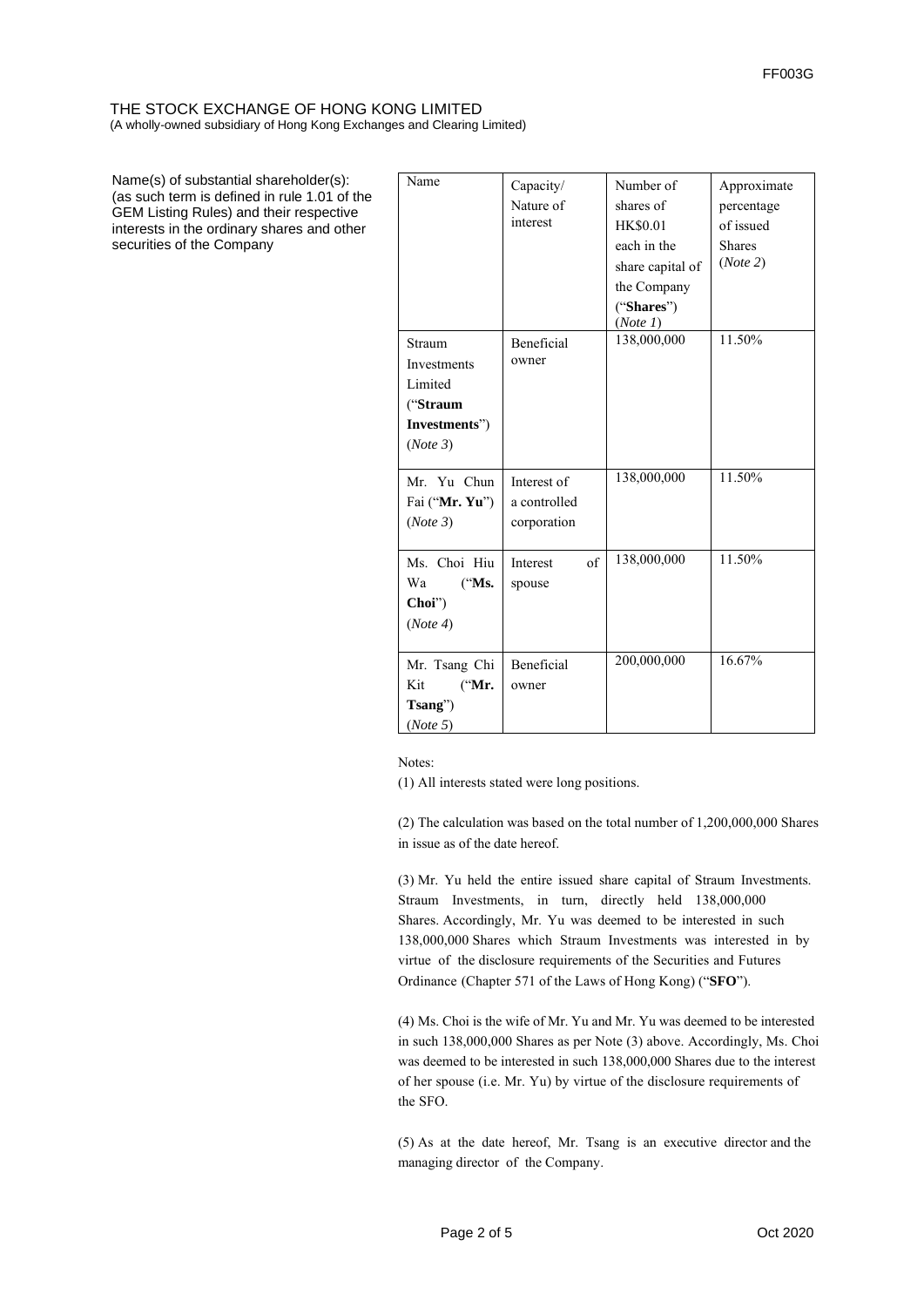#### N/A Name(s) of company(ies) listed on GEM or the Main Board of the Stock Exchange within the same group as the Company:

| Financial year end date:                     | 31 March                                                            |
|----------------------------------------------|---------------------------------------------------------------------|
| Registered address:                          | Cricket Square, Hutchins Drive                                      |
|                                              | P.O. Box 2681,                                                      |
|                                              | Grand Cayman, KY1-1111                                              |
|                                              | Cayman Islands                                                      |
| Head office and principal place of business: | Headquarters in Thailand:                                           |
|                                              | 24/F., TST Tower                                                    |
|                                              | 21 Viphavadi-Rangsit Road                                           |
|                                              | Jomphol, Jatujak, Bangkok<br>10900 Thailand                         |
|                                              | Place of Business in Hong Kong:                                     |
|                                              | Unit 2606, 26/F                                                     |
|                                              | West Tower, Shun Tak Centre                                         |
|                                              | 200 Connaught Road Central<br>Hong Kong                             |
| Web-site address (if applicable):            | www.ocg.com.hk                                                      |
| Share registrar:                             | Conyers Trust Company (Cayman) Limited as the principal             |
|                                              | share registrar and transfer agent                                  |
|                                              | Union Registrars Limited as the Hong Kong branch share<br>registrar |
| Auditors:                                    | Mazars CPA Limited                                                  |

# **B. Business activities**

*(Please insert here a brief description of the business activities undertaken by the Company and its subsidiaries.)*

The Company and its subsidiaries are principally engaged in the merchant acquiring business in Thailand.

## **C. Ordinary shares**

| Number of ordinary shares in issue: 1,200,000,000                                |  |
|----------------------------------------------------------------------------------|--|
| Par value of ordinary shares in issue: HK\$0.01                                  |  |
| Board lot size (in number of shares): 10,000                                     |  |
| Name of other stock exchange(s) on N/A<br>which ordinary shares are also listed: |  |
|                                                                                  |  |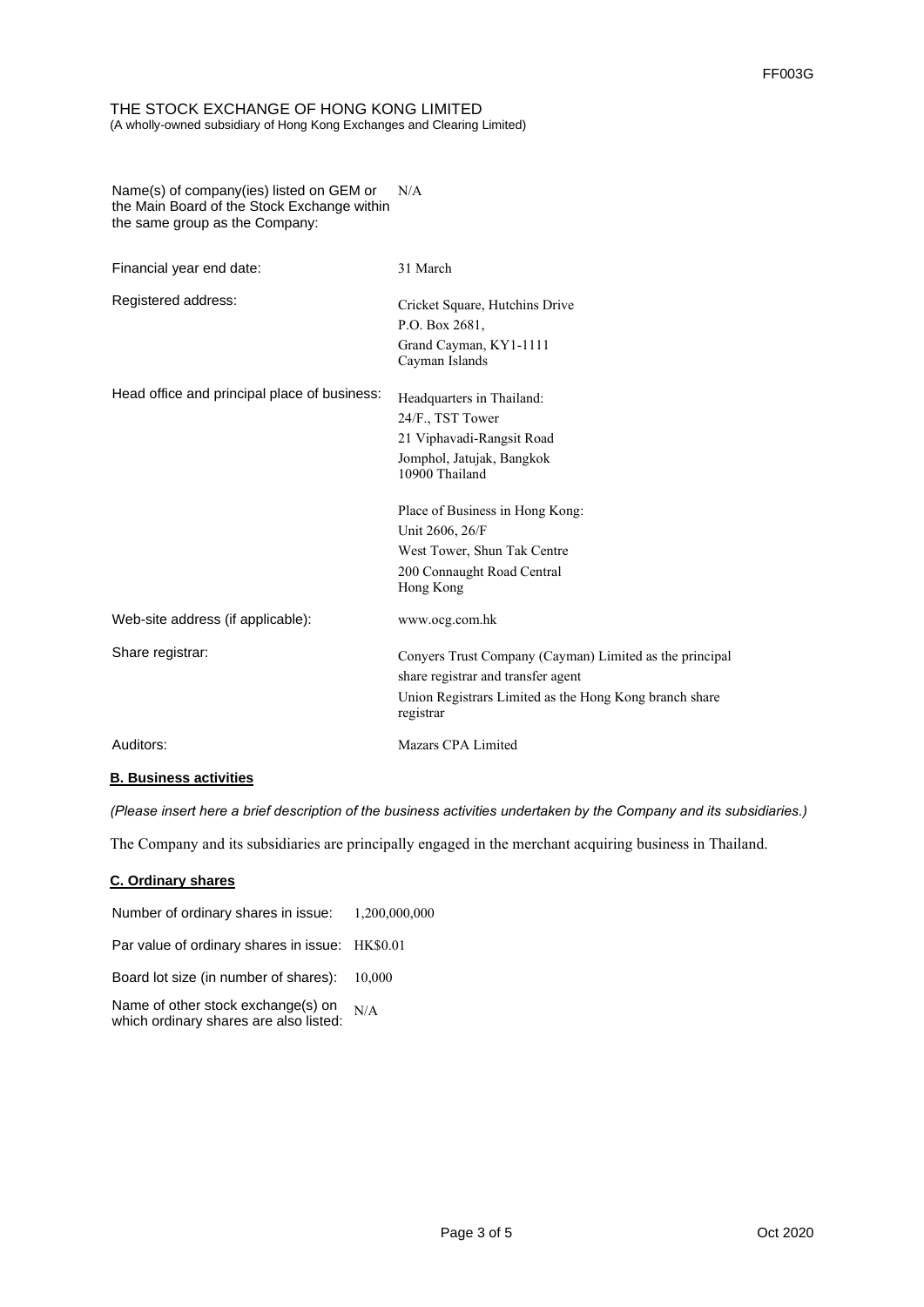## **D. Warrants**

| Stock code:                                                                                                   | N/A |
|---------------------------------------------------------------------------------------------------------------|-----|
| Board lot size:                                                                                               | N/A |
| Expiry date:                                                                                                  | N/A |
| Exercise price:                                                                                               | N/A |
| Conversion ratio:<br>(Not applicable if the warrant is<br>denominated in dollar value of<br>conversion right) | N/A |
| No. of warrants outstanding:                                                                                  | N/A |
| No. of shares falling to be issued upon N/A<br>the exercise of outstanding warrants:                          |     |

### **E. Other securities**

Details of any other securities in issue.

On 10 June 2020, the Company entered into a placing agreement with the placing agent, pursuant to which it conditionally agreed to place, through the placing agent, the convertible bonds ("**Convertible Bonds**") in an aggregate principal amount of up to HK\$11,850,000 to not less than six placees at the initial conversion price of HK\$0.15 per ordinary Share upon and subject to the terms and conditions of the placing agreement (the "**Placing**"). Completion of the placing of the Convertible Bonds in an aggregate principal amount of HK \$11,850,000 took place on 26 June 2020. The aggregate number of Shares which may fall to be issued upon conversion of the Convertible Bonds in full at the initial conversion price of HK\$0.15 per Share is 79,000,000 Shares. For details of the Placing, please refer to the joint announcements issued by the Company and China Smartpay Group Holdings Limited respectively dated 10 June 2020 and 26 June 2020.

As at the date hereof, none of the conversion rights attaching to the Convertible Bonds have been exercised by the holders of the Convertible Bonds and therefore none of the Convertible Bonds have been converted into the Shares.

*(i.e. other than the ordinary shares described in C above and warrants described in D above but including options granted to executives and/or employees).* 

*(Please include details of stock code if listed on GEM or the Main Board or the name of any other stock exchange(s) on which such securities are listed).* 

If there are any debt securities in issue that are guaranteed, please indicate name of guarantor.

N/A